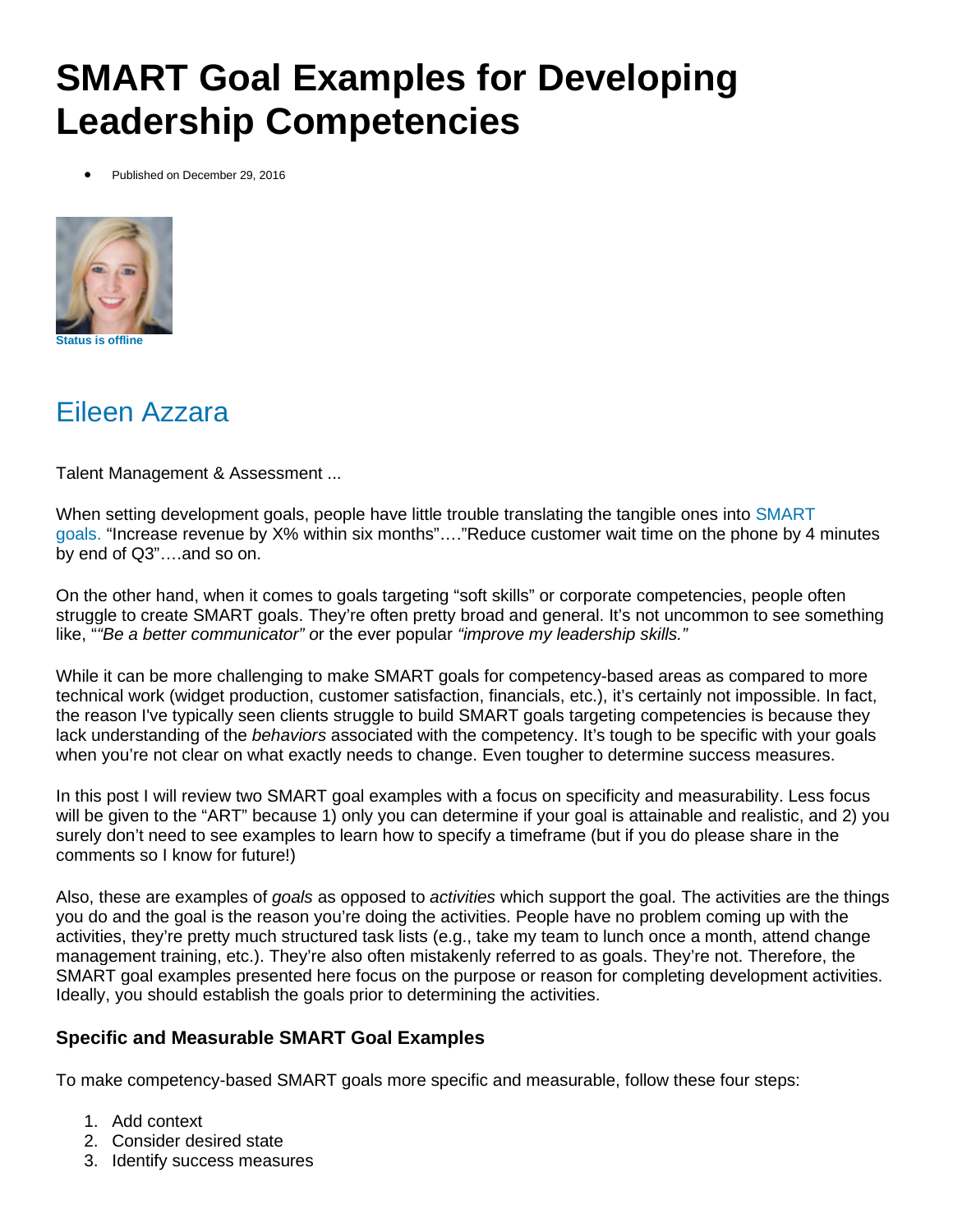4. Identify data points to capture the success measures

## **Example 1: "Be a Better Communicator"**

#### **Step 1: Provide Context**

Communication is such a broad area. Think about all the types of communication you engage in throughout the day. Verbal conversations with clients about deliverables. Emails to your work team with announcements and updates. Questions you ask in meetings. The list goes on.

To make this goal more specific, think about what it looks like when the communication transpires. What kind of communication is it – verbal or written? Who is the audience? What kind of information is being communicated? Here are few examples of what "communication" might mean:

- Deliver verbal presentations to senior leadership for quarterly update meetings.
- Write emails to direct reports assigning them a new client or project.
- Provide feedback to members of a project team regarding their performance.

#### **Step 2: Determine Desired State**

Next think about your desired state. What aspect of the communication would you like to improve? Clarity? Comprehensiveness? Message quality?

- Deliver verbal presentations to senior leadership for quarterly update meetings *that are clear and concise.*
- Write emails to direct reports assigning them a new client or project *that provide enough information for them to begin working immediately.*
- Provide feedback to members of a project team regarding their performance *that is viewed as meaningful and timely.*

#### **Step 3: Identify Success Measures**

Think about how you will know you've communicated successfully.

*Deliver verbal presentations to senior leadership for quarterly update meetings that are clear and concise.*

- Senior leaders describe the presentations as clear and concise.
- Minimal signs of confusion by the audience during the presentation.

*Write emails to direct reports assigning them a new client or project that provide enough information for them to begin working immediately.*

- Direct reports indicate they received sufficient information to get started immediately.
- Client indicates satisfaction with amount of time it took to get started.
- The actual amount of time it takes for direct report and new client to make first contact.

*Provide feedback to members of a project team regarding their performance that is viewed as meaningful and timely.*

- Team members indicate the feedback they receive is meaningful.
- Team members indicate the feedback they receive is timely.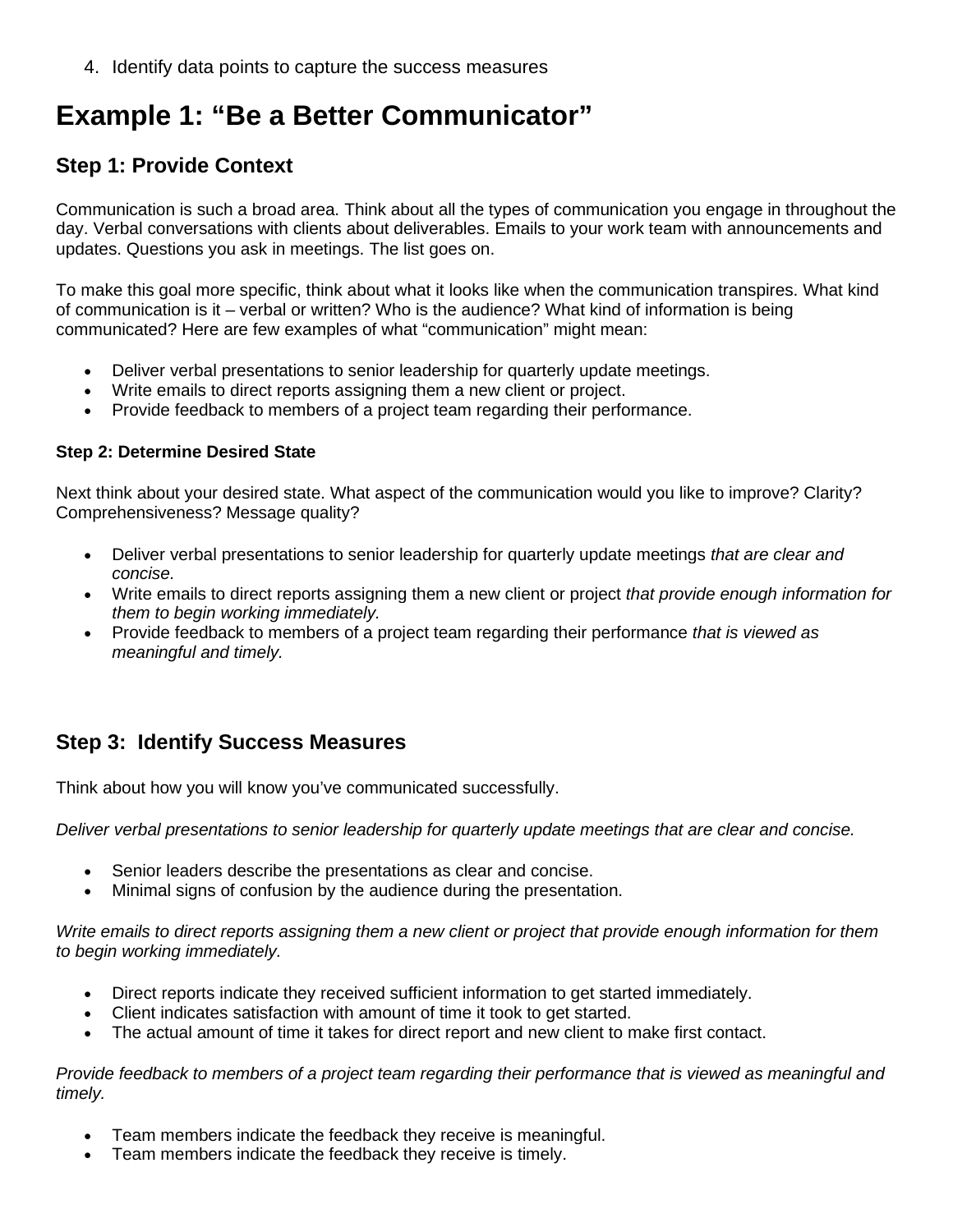• Amount of time between delivery of the feedback and the event or incident it's about.

### **Step 4: Identify Data Points**

What data is available or can you collect to evaluate your success measures?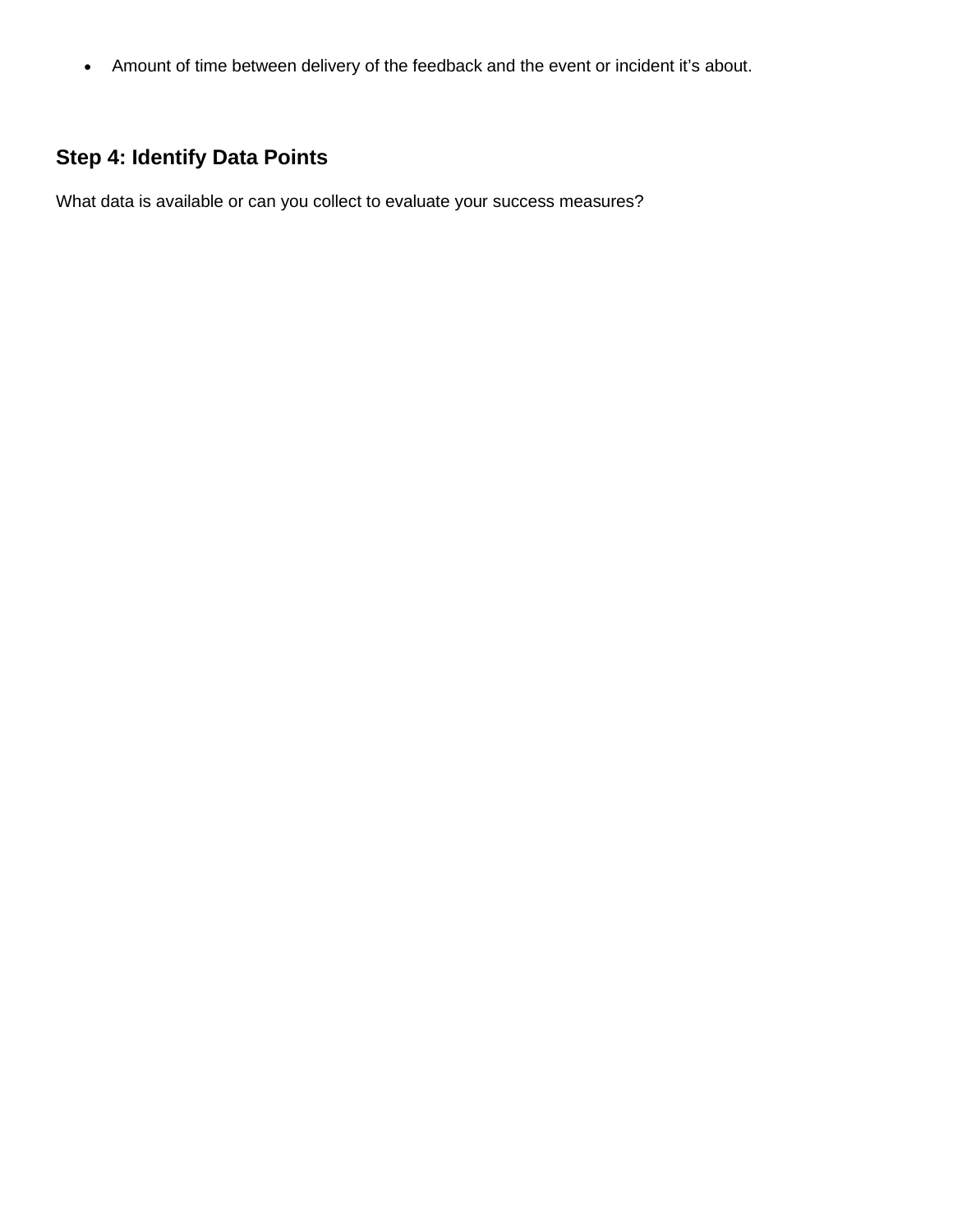|                                                                                               | Deliver verbal presentations to senior leadership for quarterly update meetings that are clear and<br>concise                                                                           |
|-----------------------------------------------------------------------------------------------|-----------------------------------------------------------------------------------------------------------------------------------------------------------------------------------------|
| Success Measure                                                                               | Data Point                                                                                                                                                                              |
| Senior leaders describe the presentations as<br>clear and concise                             | Conduct a feedback survey following each meeting                                                                                                                                        |
|                                                                                               | Ask leaders individually for feedback following each<br>meeting                                                                                                                         |
| Minimal signs of confusion by the audience<br>during the presentation                         | Track the number of audience requests to clarify or<br>rephrase something                                                                                                               |
|                                                                                               | Track the number of questions and comments during<br>the meeting that suggest misunderstanding (For both o<br>these examples you would need to establish a target<br>number to aim for) |
|                                                                                               | Write emails to direct reports assigning them a new client or project that provide enough<br>information for them to begin working immediately                                          |
| <b>Success Measure</b>                                                                        | Data Point                                                                                                                                                                              |
| Direct reports indicate they received<br>sufficient information to get started<br>immediately | Ask direct reports if this was achieved either through<br>a feedback survey or individually                                                                                             |
|                                                                                               |                                                                                                                                                                                         |

Client indicates satisfaction with amount of Ask clients if this was achieved either through a time it took to get started feedback survey or individually

Create a log to track this data over time and review on The actual amount of time it takes for direct a regular basis to determine pattern. (Be sure to set a report and new client to make first contact target to aim for - e.g., no more than 5 days or whatever is appropriate).

Provide feedback to members of a project team regarding their performance that is viewed as meaningful and timely

| <b>Success Measure</b>                                                                  | Data Point                                                                                                                                                  |
|-----------------------------------------------------------------------------------------|-------------------------------------------------------------------------------------------------------------------------------------------------------------|
| Team members indicate the feedback they                                                 | Ask direct reports if this was achieved either through                                                                                                      |
| receive is meaningful                                                                   | a feedback survey or individually                                                                                                                           |
| Team members indicate the feedback they                                                 | Ask direct reports if this was achieved either through                                                                                                      |
| receive is timely                                                                       | a feedback survey or individually                                                                                                                           |
| Amount of time between delivery of the<br>feedback and the event or incident it's about | Track the date of the incident or event you wish to<br>deliver feedback on and the date you deliver the<br>feedback. Set a target to deliver within X# days |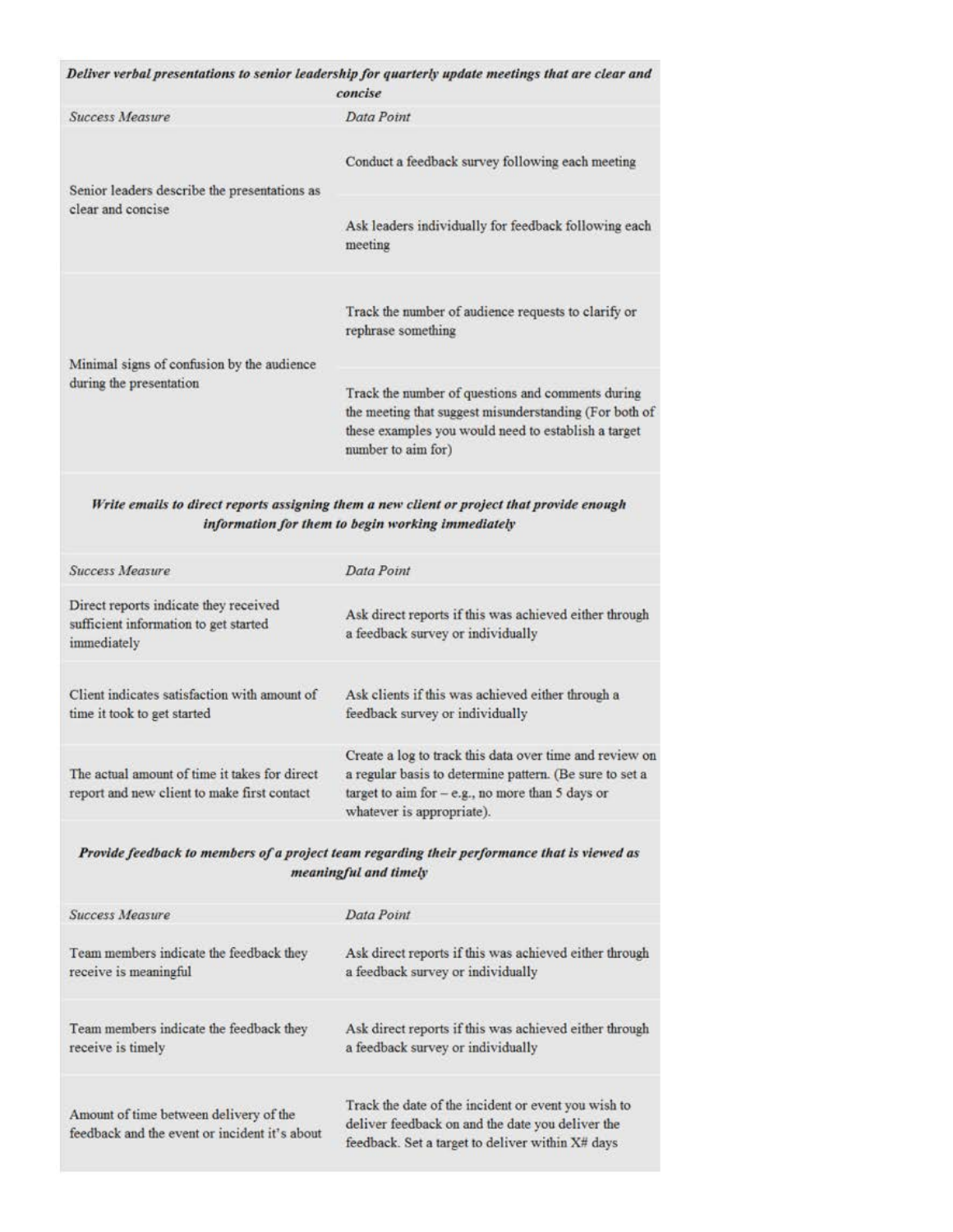## **Example 2: "Improve My Leadership Skills**

### **Step 1: Provide Context**

Many leaders seek to improve their leadership skills, but like communication, leadership is a very broad area. Just a few examples of what "leadership" skills could mean to provide context in this example are:

- Provide coaching to direct reports.
- Motivate employees working on a project.
- Build a strong team.

### **Step 2: Determine Desired State**

Again, think about your desired state. What impact will your leadership have on employees and the organization?

- Provide coaching to direct reports *so they are able to independently resolve technical issues quickly and correctly.*
- Motivate employees in the organization *to stay focused and persevere through challenges* when working on a project.
- Build a strong team *that collaborates to build innovative products.*

#### **Step 3: Identify success measures**

How will you know you've achieved the desired state?

*Provide coaching to direct reports by so they are able to independently resolve technical issues quickly and correctly.*

- Direct reports indicate they felt supported and coached during difficult situations.
- Successful resolution of difficult issues by direct reports.
- Reduction in number of complaints/delays/returns/whatever your negative metric is.

*Motivate employees in the organization to stay focused and persevere through challenges when working on a project.*

- Employees indicate you are taking action that helps keep them focused.
- Employees continue to work on the project during challenging times.
- The team successfully achieves a challenging project or goal.

*Build a strong team that collaborates to build innovative products.*

- Feedback from team indicates members feel they work well together.
- Successful delivery of an innovative product by the team.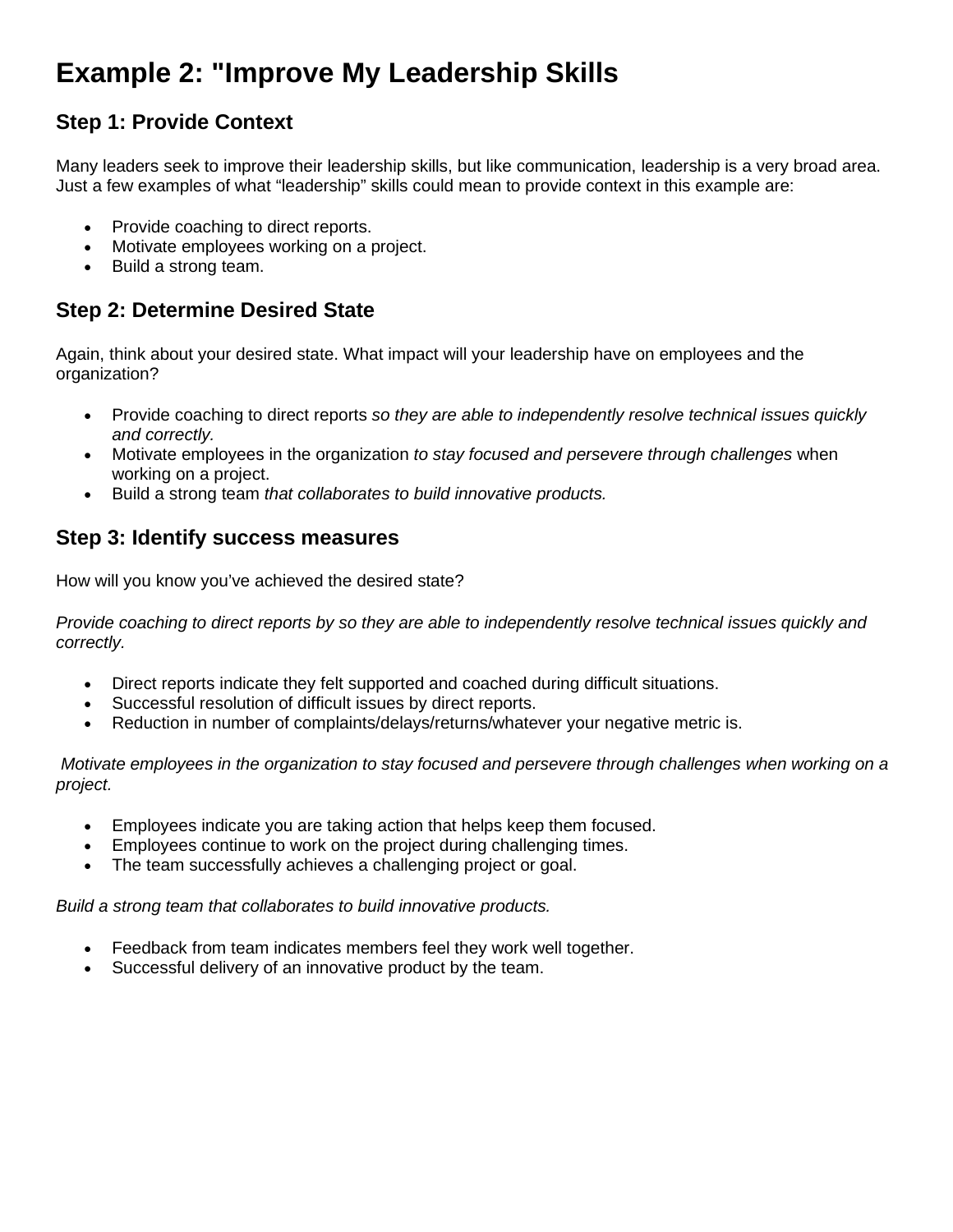### **Step 4: Identify Data Points**

Once again, identify what data can be collected to evaluate success measures.

| Provide coaching to direct reports by so they are able to independently resolve technical issues<br>quickly and correctly |                                                                                                        |
|---------------------------------------------------------------------------------------------------------------------------|--------------------------------------------------------------------------------------------------------|
| <b>Success Measure</b>                                                                                                    | Data Point                                                                                             |
| Direct reports indicate they felt supported and<br>coached during difficult situations                                    | Ask direct reports if this was achieved either through<br>a feedback survey or individually            |
| Successful resolution of difficult issues by<br>direct reports                                                            | Track difficult issues encountered by direct reports<br>and what you did to support / coach them       |
| Reduction in number of<br>complaints/delays/returns/whatever your<br>negative metric is                                   | Set a target number to aim for and track the data point<br>identified                                  |
| Motivate employees in the organization to stay focused and persevere through challenges when<br>working on a project      |                                                                                                        |
| <b>Success Measure</b>                                                                                                    | Data Point                                                                                             |
| Employees indicate you are taking action that<br>helps keep them focused                                                  | Ask direct reports if this was achieved either through<br>a feedback survey or individually            |
| Employees continue to work on the project<br>during challenging times                                                     | Track team turnover including documentation of time<br>periods that posed greater challenge than usual |
| The team successfully achieves a challenging<br>project or goal                                                           | Was the goal achieved successfully or not?                                                             |
| Build a strong team that collaborates to build innovative products                                                        |                                                                                                        |
| <b>Success Measure</b>                                                                                                    | <b>Data Point</b>                                                                                      |
| Feedback from team indicates they feel they<br>work well together                                                         | Ask direct reports if this was achieved either through<br>a feedback survey or individually            |

Successful delivery of an innovative product by Did the team collaborate to build and deliver an the team innovative product?